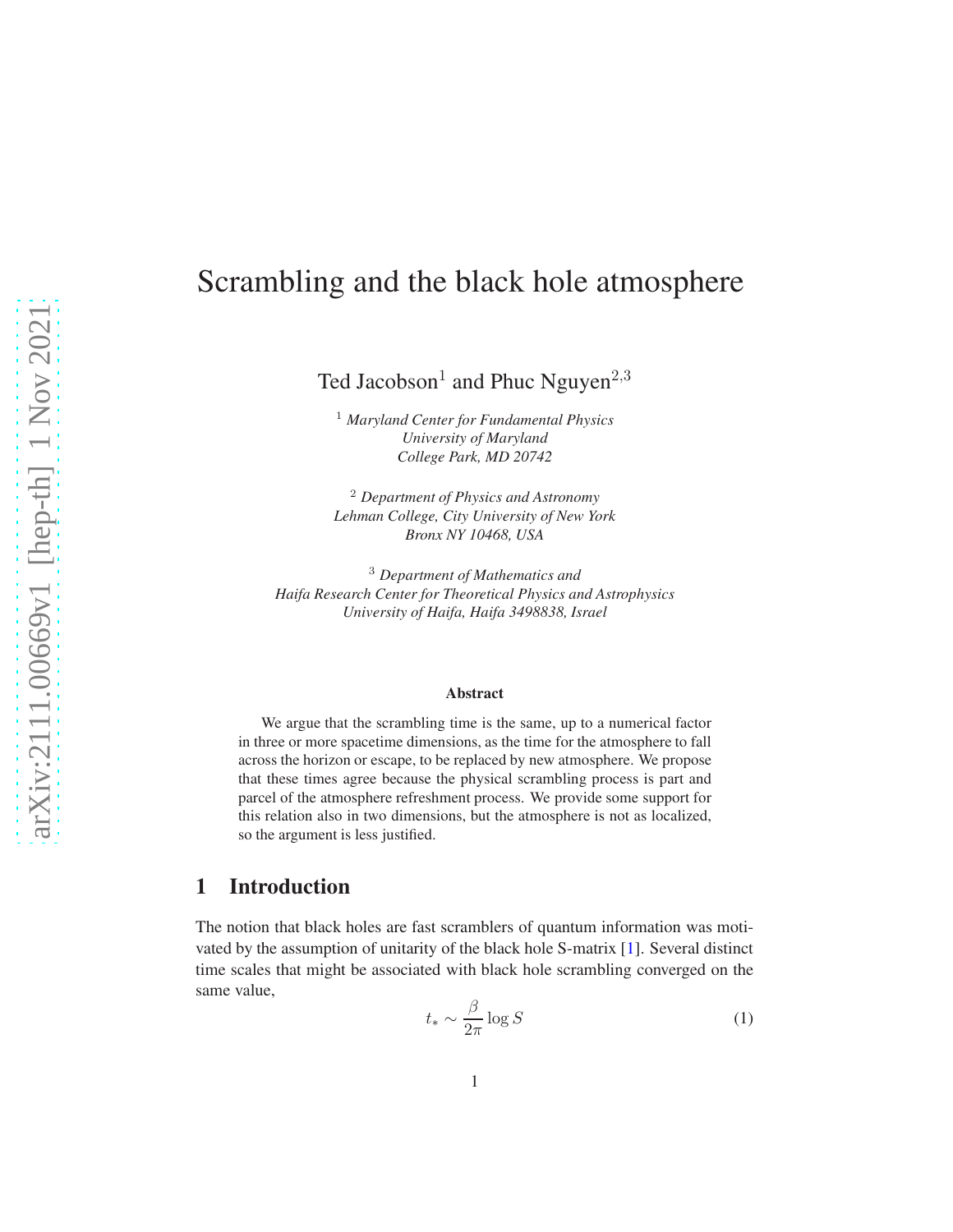where  $\beta$  is the inverse temperature and S the entropy of the black hole. These include apparent spreading of charge that falls into a black hole, a no-cloning constraint, and a chaos timescale probed holographically with Planckian shockwave collisions  $[1, 2, 3, 4]$  $[1, 2, 3, 4]$  $[1, 2, 3, 4]$  $[1, 2, 3, 4]$  $[1, 2, 3, 4]$  $[1, 2, 3, 4]$  $[1, 2, 3, 4]$ . A notion similar to the last of these was introduced some three decades earlier [\[5\]](#page-10-4), as the time after which "a pure state description of a black hole will be very difficult". In the shockwave analysis of [\[4\]](#page-10-3) and some later work, the timescale depends on the energy input, and is longest when that energy is minimized. Taking the minimal energy disturbance to be one thermal unit at the Hawking temperature yields again the result [\(1\)](#page-0-0). For an asymptically Anti-de Sitter black hole, according to AdS/CFT duality, black hole scrambling is dual to thermalizing interactions of the dual, strongly coupled conformal quantum field theory, and the scrambling time in one thermal cell of the CFT is again of the form  $(1)$ , but now with  $S \sim N^2$ , the entropy per thermal cell. The nature of scrambling in various quantum systems, including holographic duals of black holes, is fairly clear, and has been studied in a number of models. However, the nature of scrambling in terms of black hole physics remains mysterious.

At the classical level, spacetime outside a large black hole is quiescent and gently curved, and presents no reason to suspect any kind of "scrambling" might be taking place when a disturbance falls in across the horizon. However, the black hole is a deformed quantum field vacuum, so there is in fact much quantum activity around a black hole. Indeed, the tidal acceleration acting on these vacuum fluctuations produces the Hawking radiation. Previous authors have suggested that collisions of infalling quanta with outgoing quantum field fluctuations are responsible for scrambling. This mechanism was first discussed in [\[5\]](#page-10-4), and the idea was further explored in the setting of AdS/CFT [\[4\]](#page-10-3). It is an elusive notion, since the outgoing fluctuations are in their ground state. That is, infalling quanta encounter nothing but vacuum outside the black hole, so there seems to be nothing with which they might interact. Here we propose a picture of the nature of black hole scrambling that involves the outgoing quantum field fluctuations in a different way.

The near horizon quantum vacuum is a thermal "atmosphere". Most of the entropy in this atmosphere comes from outgoing modes with high transverse momentum, which quickly reflect from the effective potential and fall into the black hole, while modes of sufficiently high frequency and low angular momentum escape. The thermal atmosphere of a black hole must therefore be continually resupplied. On a fixed classical spacetime background, with Lorentz invariant quantum fields, there would be no UV cutoff, and the atmosphere would be resupplied from a trans-Planckian reservoir of modes just outside the horizon. But that picture neglects the gravitational effect of the vacuum fluctuations, and must be far from the truth. In particular, the finiteness of black hole entropy implies that no such reservoir exists. In the local vacuum state the outside field modes are entangled with partners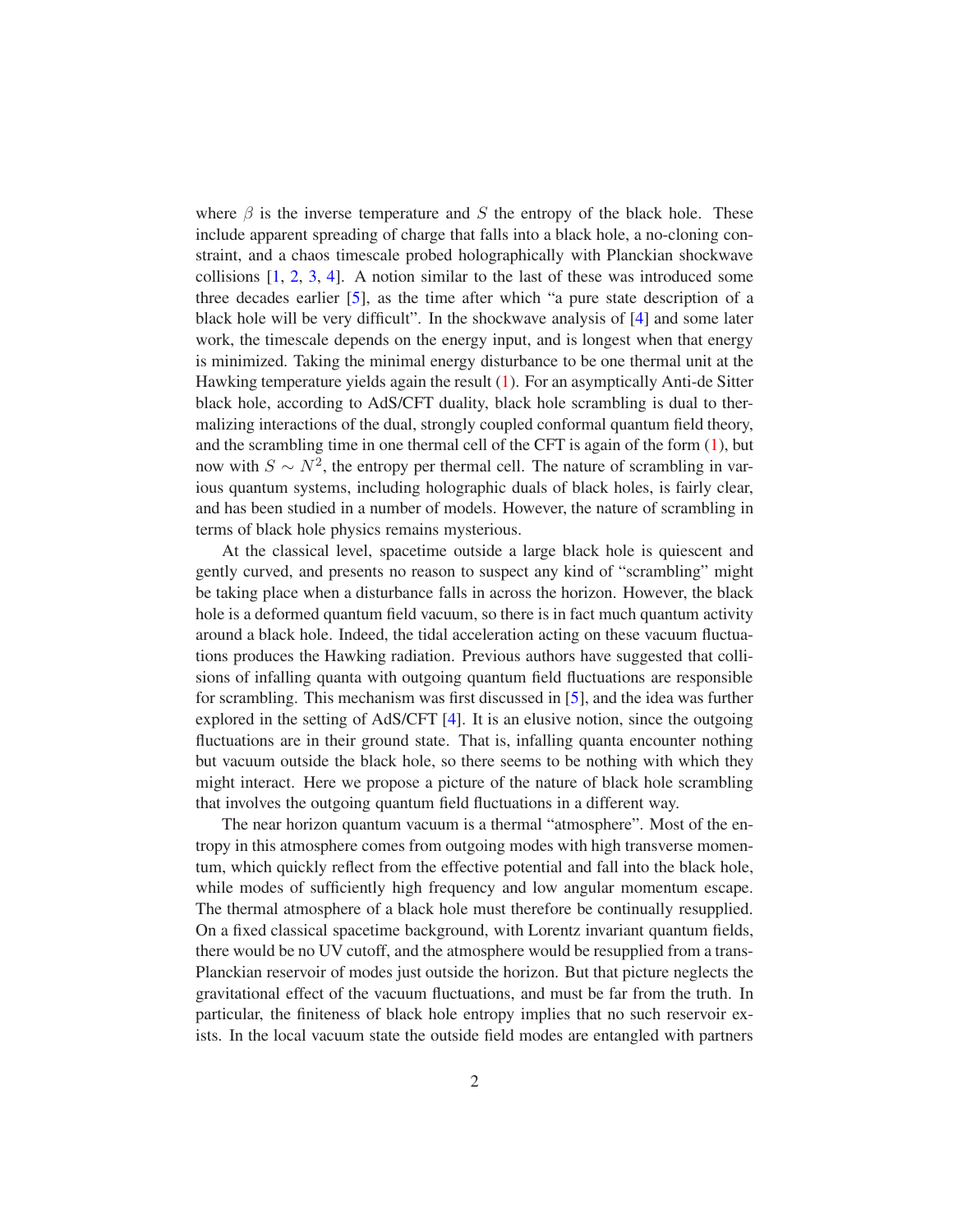inside the horizon, so a transPlanckian reservoir would carry an infinite entanglement entropy, exceeding the finite Bekenstein-Hawking entropy  $S_{\rm BH}$  of the black hole. Evidently quantum gravity somehow cuts off this would-be divergent entropy contribution,<sup>[1](#page-2-0)</sup> and it follows that the resupply mechanism for the atmosphere must also involve quantum gravity.

Our proposal is that scrambling is part of the atmosphere replacement mechanism. In particular, we provide evidence that the scrambling time and the atmosphere refresh time agree up to a numerical factor, if the cutoff is chosen so that the atmosphere entropy matches the black hole entropy minus the extremal value for the same charge. The refresh time shares aspects of some other definitions of the scrambling time, but it is conceptually distinct.

This interpretation of scrambling provides some insight into the causality puzzle posed by the rapidity of the scrambling [\[1\]](#page-10-0). Hayden and Preskill noted that, when viewed as thermalization on the "stretched horizon", the scrambling process is superluminal in the transverse dimensions. If the stretched horizon were an ordinary thermal system, no local causal dynamics could scramble that quickly. But it is *not* an ordinary thermal system: the atmosphere continually falls into the black hole or escapes from the near horizon region, and is replaced by "fresh" atmosphere. That replacement is itself a mysterious process. How do outgoing modes emerge from the near horizon region, in the absence of a transPlanckian reservoir to supply them [\[9\]](#page-10-5)? It seems that the process must be nonlocal, because locally the horizon is an unremarkable place in spacetime. Together with the agreement of the refresh time and scrambling times, this inherent nonlocality strongly suggests that the mechanism of scrambling is intimately related to the atmosphere resupply mechanism.

## 2 Atmosphere model

To estimate the refresh time, we model the atmosphere as a gas of massless field modes, and use the ray optics approximation to evaluate the mode propagation. This crude model captures the consequences of radial causality, which we presume are all that really matters. While most of the entropy resides in outgoing modes that fall back across the horizon more quickly, the longest lived modes are those of the smallest angular momentum and highest frequency, some of which escape from the near horizon region. Those are also the modes that are the most relevant for the Hawking radiation. We define the refresh time as the time for those modes to escape from the "Rindlersphere" i.e., the region where the Rindler (flat spacetime) approximation is valid. More precisely, for static, spherical black holes, we define

<span id="page-2-0"></span><sup>&</sup>lt;sup>1</sup>For discussions of the possible role of quantum horizon fluctuations in this cutoff see [\[6,](#page-10-6) [7,](#page-10-7) [8\]](#page-10-8).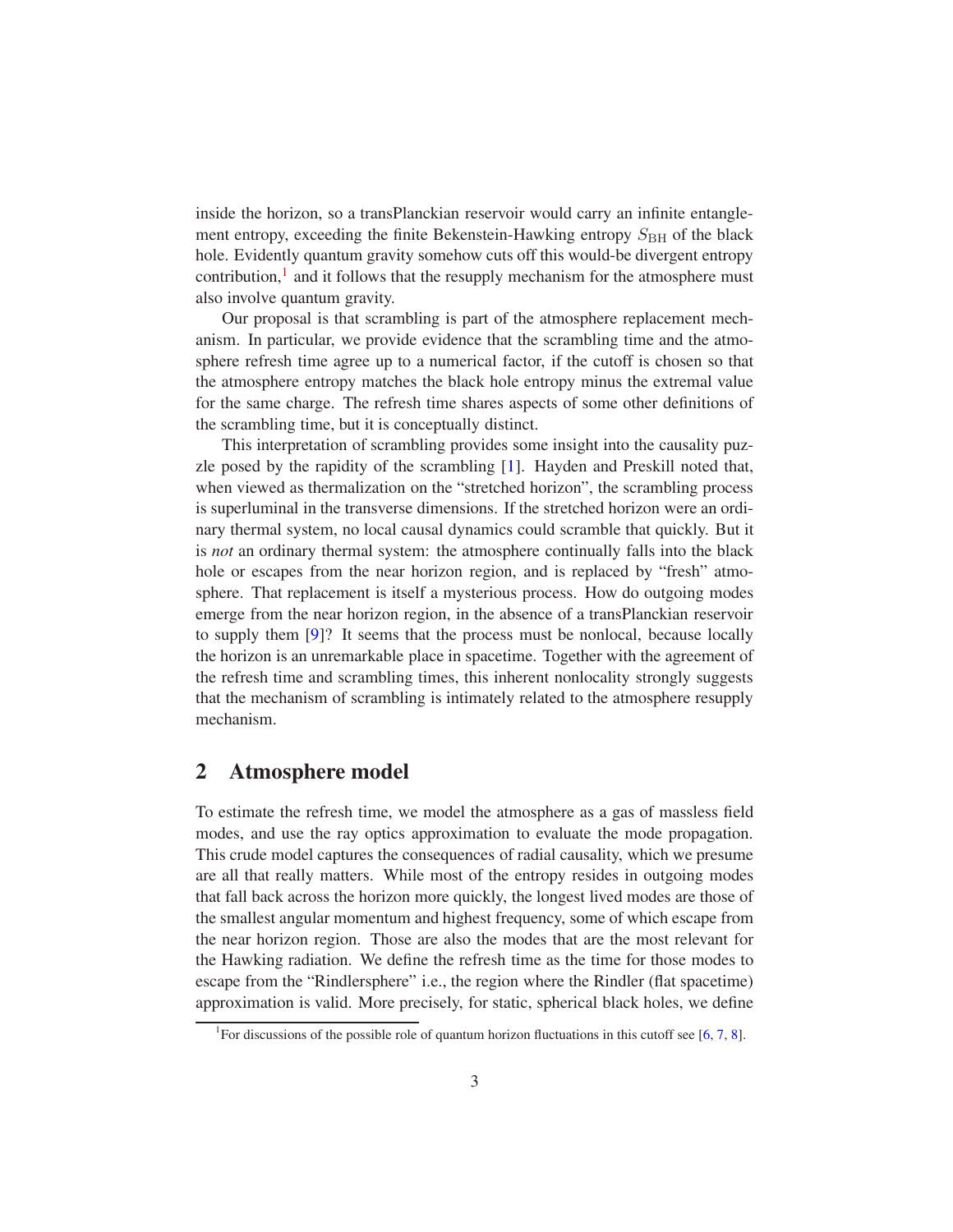the Rindlersphere as the region where the norm of the Killing vector is approximately proportional to the proper radial distance (normal to the Killing vector) from the horizon.

While we lack a sharp reason for using the top of the Rindlersphere to demarcate the "tropopause" of the black hole atmosphere, it is a natural choice because, for an evaporating black hole, the Rindlersphere is the region that is in equilibrium. As for the "bottom" of the atmosphere, as discussed above, quantum gravity presumably imposes a cutoff on modes close to the horizon. If the atmosphere entropy contributed by a single species is to be of order the Bekenstein-Hawking entropy  $S_{\text{BH}} = A/4l_P^2$ , we should exclude modes localized closer to the horizon than the Planck length  $l_p$ , as measured on a spatial hypersurface orthogonal to the horizon generating Killing vector [\[10,](#page-10-9) [5\]](#page-10-4). (We consider here only spherical black holes.)

For charged black holes we set the lower cutoff so as to match only the portion of the black hole entropy above the extremal value for the same charge. We make this choice in order to match the scrambling time found by shockwave analytics in [\[11\]](#page-10-10), but it is not entirely unmotivated. The extremal portion of the entropy resides in a ground state degeneracy. It is a different kind of entropy, and is not carried by an atmosphere that is continually refreshed. (See below for more discussion of this point.)

## 3 Atmosphere refresh time

We define the refresh time as the Killing time for a radial null geodesic to climb from the bottom to the top of the Rindlersphere. This is well-defined in spherical symmetry if the Killing time coordinate is chosen so its level sets are orthogonal to the Killing vector. $2$  The spherically symmetric, static line element then takes the form

$$
ds^2 = -N^2 dt^2 + dy^2 + r^2 d\Omega^2,
$$
\t(2)

where  $N = N(y)$  and  $r = r(y)$ . The coordinate y is the proper radial distance orthogonal to the Killing vector  $\partial_t$ , whose norm is N. For a black hole we set  $y = 0$  at the horizon, so in the Rindlersphere we have  $N(y) \approx \kappa y$ , where  $\kappa$  is the surface gravity.

A radial light ray satisfies  $dt = dy/N$ , so as it propagates from the bottom to

<span id="page-3-0"></span><sup>&</sup>lt;sup>2</sup>Alternatively, we could define the refresh time using a round trip that reflects at a centrifugal barrier (or an imaginary mirror) at the top of the Rindlersphere, and falls back to the initial Killing orbit. The elapsed Killing time along that orbit does not depend on which Killing time coordinate is employed, and is just twice the time defined above.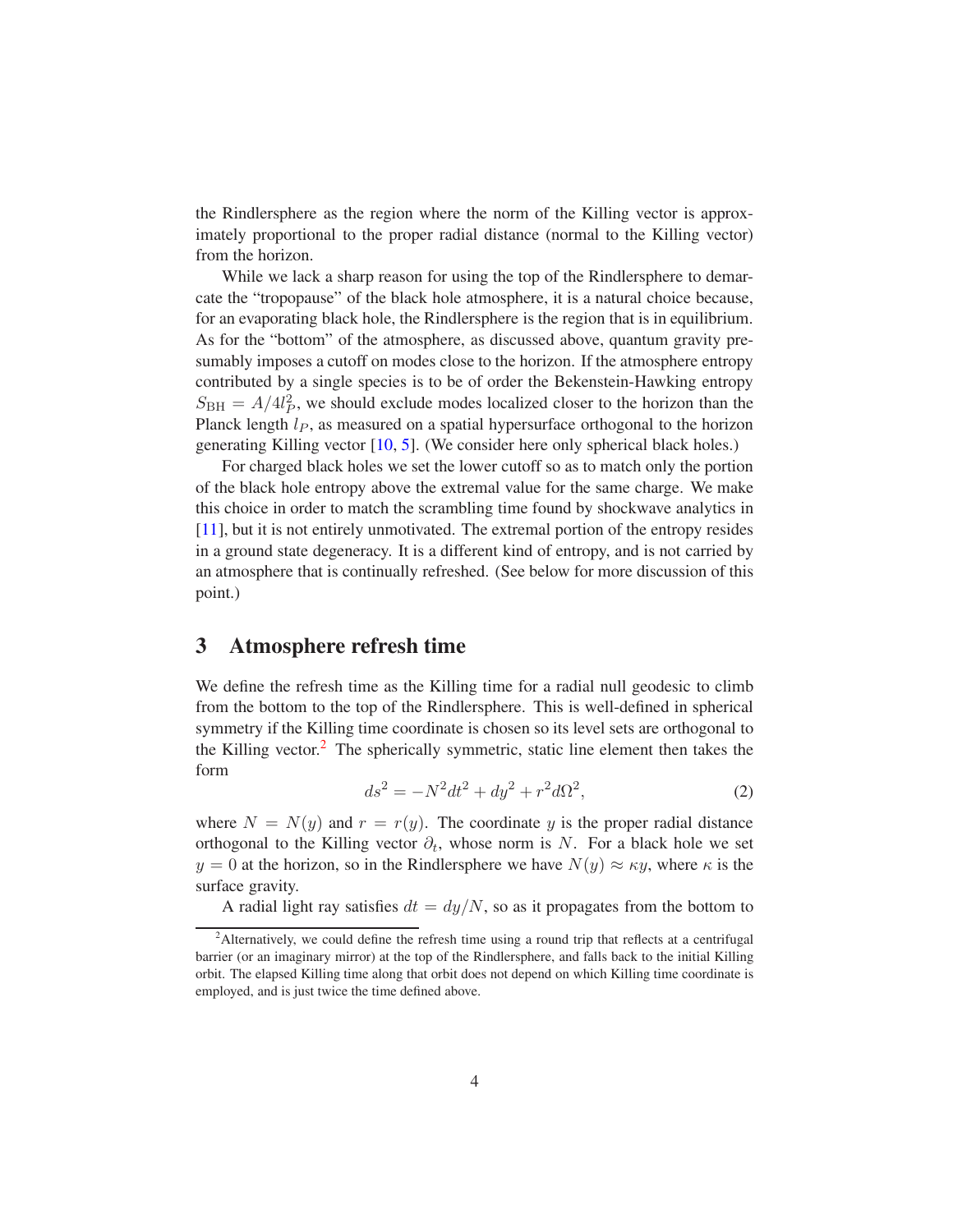the top of the Rindlersphere the elapsed Killing time is

<span id="page-4-0"></span>
$$
\Delta t = \int_{y_b}^{y_t} \frac{dy}{N} \approx \kappa^{-1} \log(y_t/y_b),\tag{3}
$$

where  $y_b$  and  $y_t$  are the radial distances from the horizon to the bottom and top of the Rindlersphere. For a Schwarzschild black hole in four spacetime dimensions, the lower cutoff is the Planck length,  $y_b \sim l_p$ , and we find  $y_t \sim r_+$ , so the log in [\(3\)](#page-4-0) is  $\sim \log(r_+/l_P) \sim \frac{1}{2}$  $\frac{1}{2}$  log  $S_{\text{BH}}$ . The refresh time [\(3\)](#page-4-0) therefore agrees with [\(1\)](#page-0-0), up to the prefactor  $\frac{1}{2}$ , since  $\kappa = 2\pi T_H/\hbar = 2\pi/\beta$ .

To locate the top of the Rindlersphere we consider the Taylor expansion of the lapse  $N(y) = \kappa y + \ldots$ . The Rindlersphere ends where the higher order terms compete with the linear one. The even terms in  $y$  vanish for the static metrics we are considering, because regularity at the horizon implies that  $N^2$  must be even under  $y \to -y$  reflection. Assuming that  $(N_{yyy})_+ \ (\equiv d^3 N/dy^3|_{y=0})$  is nonzero, the top of the Rindlersphere lies where  $\kappa y \sim |N_{yyy}| + y^3$ , i.e. at  $y_t \sim [\kappa/|N_{yyy}| +]^{1/2}$ . The metrics we consider all satisfy  $N = dr/dy$ . A straightforward computation using this relation shows that  $(N_{yyy})_+ = \frac{1}{2}$  $\frac{1}{2}\kappa[(N^2)_{rr}]_+$ , so a general expression for the location of the top of the Rindlersphere is

$$
y_t \sim |(N^2)_{rr}|_+^{-1/2}.\tag{4}
$$

For Schwarzschild black holes this yields  $y_t \sim r_+[(D-2)(D-3)]^{-1/2}$ . For AdS-Schwarzschild black holes that are much larger than the AdS length L, and for the planar case, we find  $y_t \sim L[(D-1)(D-4)]^{-1/2}$ . For Reissner-Nordstrom (charged) black holes in  $D = 4$ , we find  $y_t \sim r_+ |1 - 2r_-/r_+|^{-1/2}$ , which yields  $y_t \sim r_+$  as long as  $r_-$  is not equal (or very close) to  $r_+/2$ . In exceptional cases where  $(N_{yyy})_+$  vanishes, we find instead  $y_t \sim |\kappa(N^2)_{rrr}|_+^{-1/4}$ . This happens in  $D = 4$  for for planar Schwarzschild-AdS black holes and for Reissner-Nordstrom black holes with  $r_ - = r_+/2$ . When using this higher order relation, we find that the dependence of  $y_t$  on the metric parameters is the same as in the generic cases.

To locate the bottom of the atmosphere,  $y<sub>b</sub>$ , we require that the atmosphere entropy accounts for the portion of the black hole entropy above the extremal value, as discussed above. The thermal entropy can be estimated as  $S \sim A/y_{b_0}^{D-2}$  [\[10,](#page-10-9) [5\]](#page-10-4). Setting this equal to the entropy above the extremal value,  $(A - A_0)/l_{\rm P}^{D-2}$ , where  $A_0$  is the extremal area for the given charge, yields

<span id="page-4-1"></span>
$$
y_b = l_P [A/(A - A_0)]^{1/(D-2)}.
$$
\n(5)

Close to extremality, this can differ significantly from  $l<sub>P</sub>$ , and it can even become greater than  $y_t$ , the top of the Rindlersphere. However, the thermal approximation we are employing should not be trusted too close to extremality [\[12\]](#page-10-11). For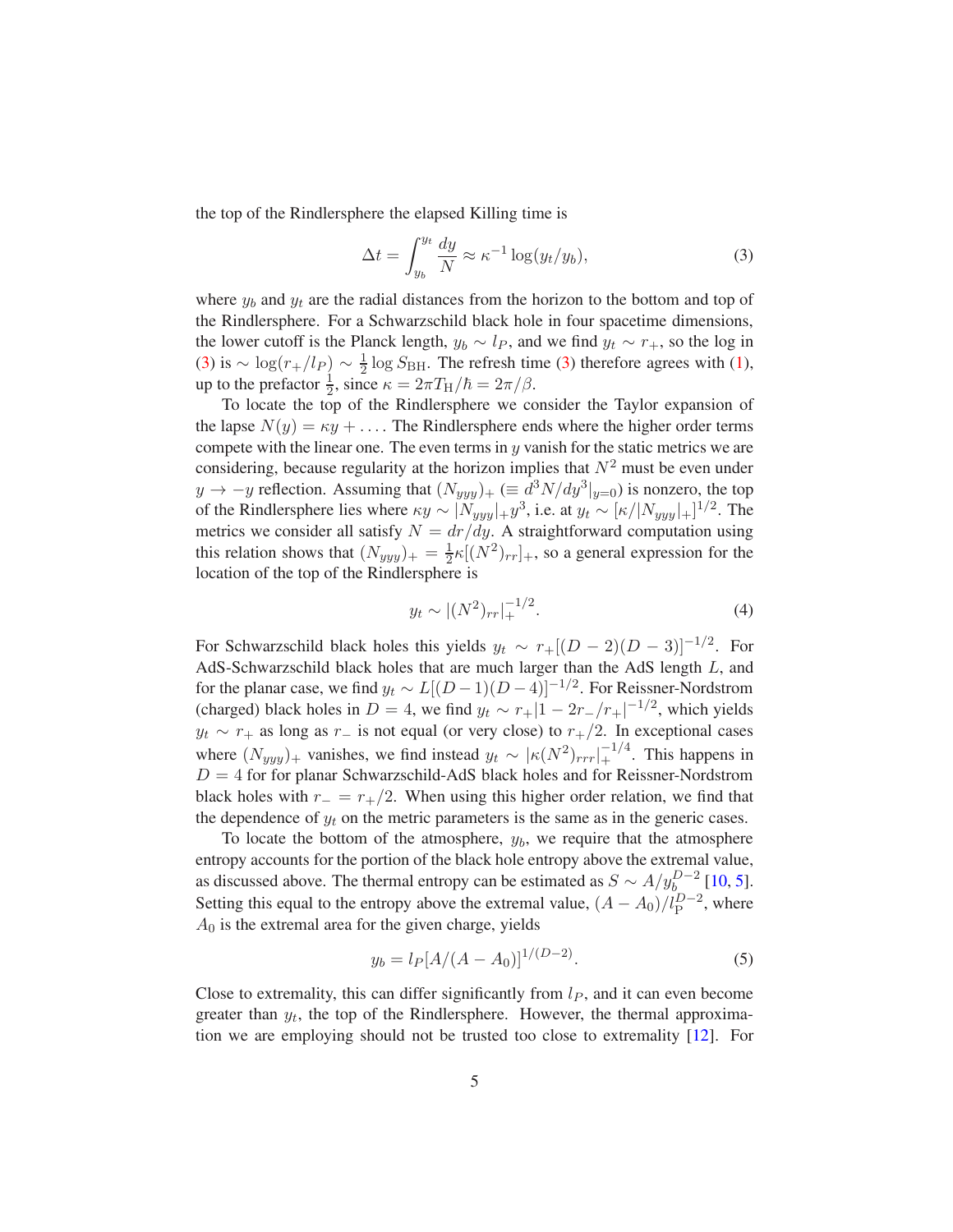a Reissner-Nordstrom black hole in  $D = 4$  spacetime dimensions, [\(5\)](#page-4-1) yields  $y_b = l_P [r_+/(r_+ - r_-)]^{1/2}$ . The condition required for validity of the equilibrium treatment is  $r_+ - r_- \gtrsim l_P^2/r_+$ , and as long as this holds, we have  $y_b \lesssim r_+ \sim y_t$ . That is, the bottom of the atmosphere lies below the top of the Rindler region.

## 4 Examples

We are now ready to evaluate the refresh time [\(3\)](#page-4-0) for several examples.

#### **4.1** Schwarzschild in  $D$  dimensions

For a Schwarzschild black hole in any dimension  $D = O(1) > 2$  we have  $y_t/y_b \sim$  $r_{+}/l_{P} \sim S^{1/(D-2)}$ , so [\(3\)](#page-4-0) yields  $\Delta t \sim [\kappa(D-2)]^{-1} \log S$ . Apart from the prefactor  $(D-2)^{-1}$ , this agrees with [\(1\)](#page-0-0).

It is interesting to consider also the very large  $D \gg 1$  limit, if we presume that there exists a consistent UV completion of large  $D$  quantum gravity in which black holes have finite entropy.<sup>[3](#page-5-0)</sup> Keeping track of just the leading order  $D$  dependence, we have  $y_t \sim r_+/D$ . As for  $y_b$ , to apply our criterion that the atmosphere entropy matches the black hole entropy, we need to consider the large D limit of entropy density of massless fields in a thermal state. The temperature dependence is  $T^{D-1}$ , and for each polarization there is a leading order  $D^{D/2}$  numerical factor (coming from the large phase space contributing to the high energy tail of the Planck distribution) [\[14\]](#page-11-0). In addition, there are  $D(D-3)/2$  graviton polarizations, but this does not change the leading order  $D$  dependence, so the leading D-dependence of the entropy density is  $s \sim D^{D/2}T^{(D-1)}$ . Integrating this with the local temperature  $T(y) \sim 1/y$  down to  $y_b$  we obtain an atmosphere entropy  $S_{\text{atm}} \sim$  $D^{D/2}A/y_D^{D-2}$ , and equating this to the black hole entropy  $S_{\rm BH} \sim A/l_P^{D-2}$  yields  $(y_b/l_P)^{D-2} \sim D^{D/2}$ , i.e.  $y_b/l_P \sim D^{1/2}$ . Putting the results together we thus have  $y_t/y_b \sim D^{-3/2}r_+/l_P$ . If this is not greater than unity, the thermal atmosphere lies entirely above the tropopause of the Rindlersphere, which means the calculation is inconsistent. However, also in this case the Hawking evaporation timescale is shorter than the Planck time, so the black hole cannot be treated semiclassically [\[13\]](#page-11-1). If we assume that the black hole is large enough that  $r_{+} \gg D^{3/2}l_{P}$ , then the atmosphere refresh time [\(3\)](#page-4-0) is  $\sim \kappa^{-1} \log(D^{-3/2} r_+/l_P) \sim (\kappa D)^{-1} \log S$ . This indicates a  $1/D$  suppression of the refresh time compared to  $(1)$ , no different from what we found for  $D \sim O(1)$ .

<span id="page-5-0"></span><sup>&</sup>lt;sup>3</sup>See also [\[13\]](#page-11-1) for an investigation of scrambling for large  $D$  black holes.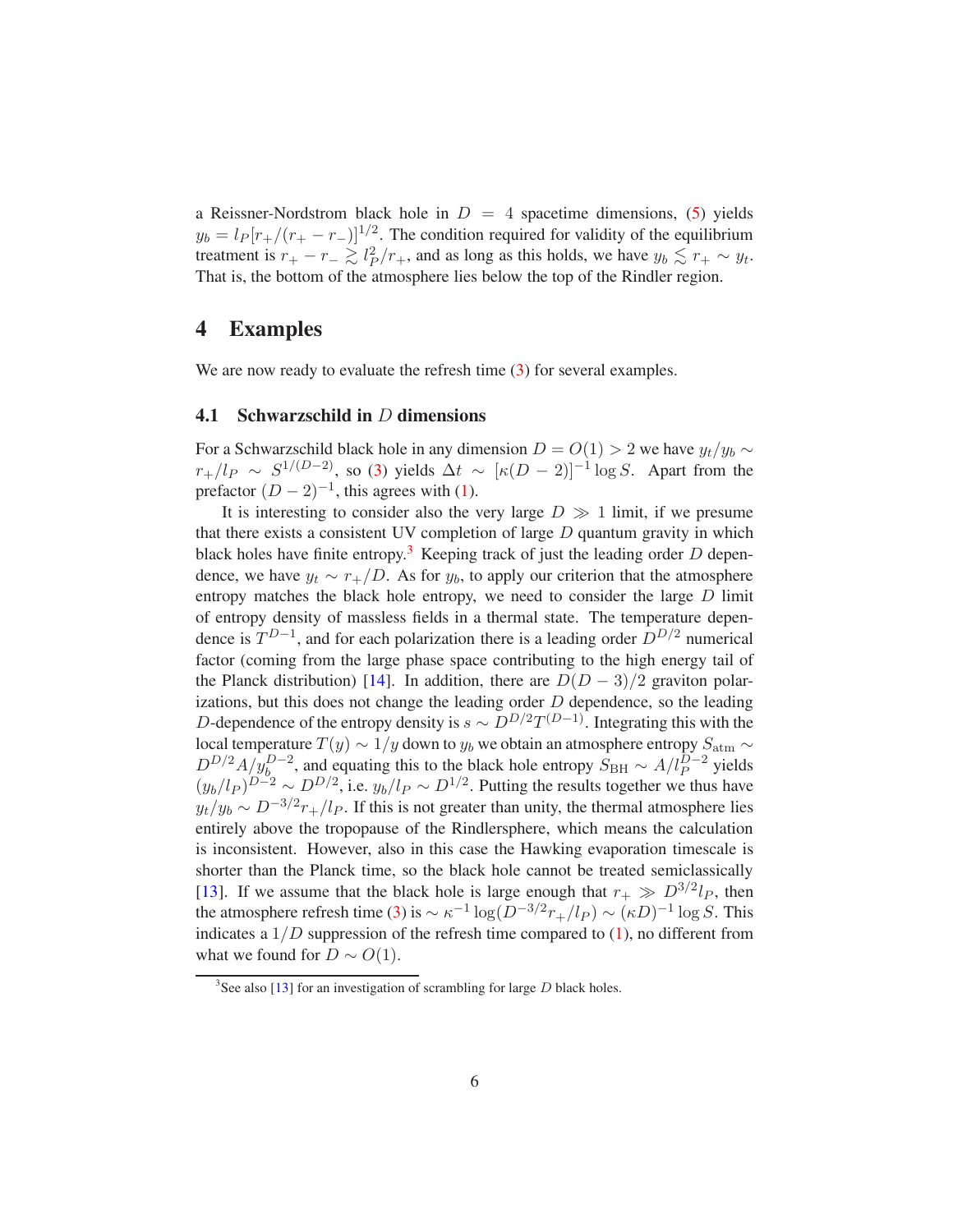#### **4.2** Reissner-Nordstrom in  $D = 4$

For the Reissner-Nordstrom case in D = 4 we have from the above results  $y_t \sim r_+$ and  $y_b/l_P \sim [S/(S - S_0)]^{1/2}$  [\(5\)](#page-4-1). Since also  $r_+/l_P \sim S^{1/2}$ , this yields  $y_t/y_b \sim$  $(S - S_0)^{1/2}$ , so the refresh time is  $\Delta t \sim \frac{1}{2}$  $\frac{1}{2} \kappa^{-1} \log (S - S_0)$ . Up to the factor 1/2, this agrees with the scrambling time found in Ref. [\[11\]](#page-10-10) via shockwave analytics with the injected energy of order the temperature. This result suggests that the scrambling does not involve the degrees of freedom counted by the extremal entropy. This makes some sense, since the extremal entropy does not correspond to a thermal atmosphere that falls into the black hole, so does not need to be refreshed. Perhaps when a charged black hole relaxes to the extremal state, unitarity may not require the scrambling of all the degrees of freedom.

A different interpretation of the shortened scrambling for near-extremal charged black holes was proposed in Ref. [\[15\]](#page-11-2). The viewpoint adopted there was that the infalling energy behaves like a fundamental string, and thus exhibits an effective transverse spreading as its momentum relative to the local static frame increases during its fall through the long throat region between the Newtonian exosphere and the Rindlersphere. That paper argued that this earlier spreading decreases the time needed to complete scrambling at the stretched horizon, and reproduces the result of [\[11\]](#page-10-10) while maintaining the hypothesis that all of the degrees of freedom counted by the black hole entropy are involved in the scrambling. Note that this argument assumes that the excitation falls freely into the black hole, which produces the effective transverse spread. But a particle need not fall freely. If it is lowered toward the horizon, and only dropped in from the top of the Rindlersphere, then the long throat should play no role.

#### 4.3 Very large Schwarzschild-AdS in  $D = O(1) > 2$  dimensions

For an AdS-Schwarzschild black hole with  $r_+ \gg L$ , in any dimension  $D =$  $O(1) > 2$ , we have  $y_t/y_b \sim L/l_P$ , so Eq. [\(3\)](#page-4-0) yields  $\Delta t \sim \kappa^{-1} \log(L/l_P) \sim$  $[\kappa(D-2)]^{-1} \log N^2$ , where  $N^2 \sim (L/l_P)^{(D-2)}$  is the entropy per thermal cell of the dual  $SU(N)$  gauge theory [\[16\]](#page-11-3). Apart from the  $1/(D-2)$  prefactor, this agrees with the time estimated from charge spreading in [\[2\]](#page-10-1). This time can also be inferred from the shockwave analytics of Ref.  $[4]$  $[4]$  $[4]$ .<sup>4</sup> The time found there is [\(1\)](#page-0-0), with  $S$  the black hole entropy, if the (homogeneously) injected energy corresponds to one unit of entropy. To express this in terms of quantities associated with a single thermal cell, note that  $S = N^2/(N^2/S)$ . The numerator is the number of degrees of freedom in a thermal cell, while the denominator is the reciprocal of the number of thermal cells, which is equal to the entropy injected per cell, given that

<span id="page-6-0"></span><sup>&</sup>lt;sup>4</sup>We thank Douglas Stanford for an explanation of this point.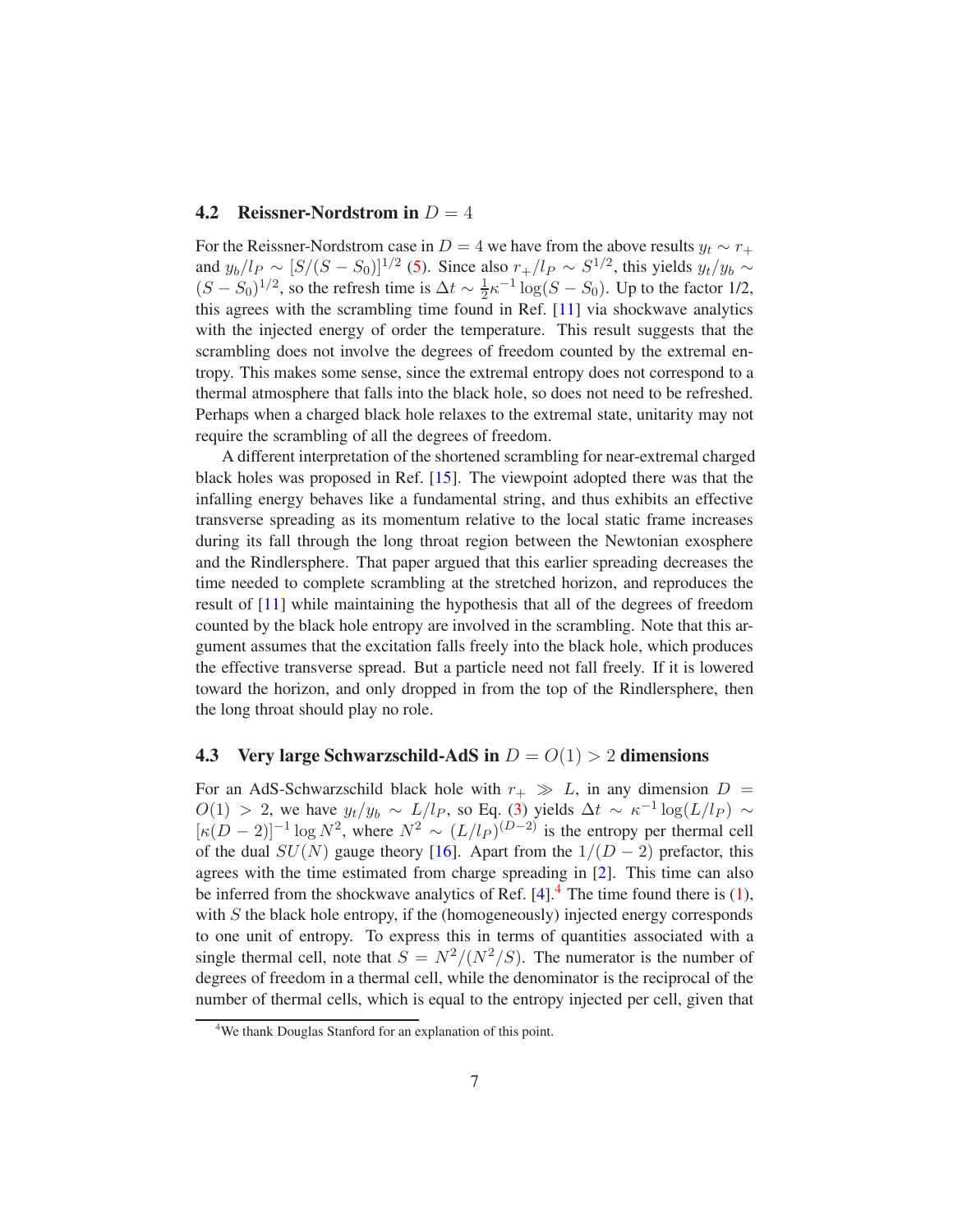just one unit of entropy was injected globally. If one unit of entropy were injected per thermal cell, the shockwave scrambling time would have been  $\sim \kappa^{-1} \log N^2$ , in agreement with our defnition of the atmosphere refresh time.

#### 4.4 de Sitter spacetime

It was noticed in Ref. [\[3\]](#page-10-2) that the charge spreading timescale implies that de Sitter space, too, is a fast scrambler, whose scrambling time is  $t_* \sim \kappa^{-1} \log(L/l_P)$ , where L is the de Sitter radius.<sup>[5](#page-7-0)</sup> Moreover, recent work [\[17,](#page-11-4) [18\]](#page-11-5) has studied scrambling in de Sitter space via shockwave computations of chaos timescales. A de Sitter horizon also has a thermal atmosphere [\[19\]](#page-11-6), to which we may apply our definition of the refresh time. The top of the Rindlersphere is or order  $\sim L$ , so we obtain  $y_t/y_b \sim L/l_P$ , and thus  $\Delta t \sim \kappa^{-1} \log(L/l_P) \sim (\kappa(D-2))^{-1} \log S$ .

Despite the similarities with black hole horizons, the atmosphere refresh mechanism for de Sitter horizons may differ, since it must take place within each static patch, whereas for a black hole it could be connected to infinity. While the refresh time according to our criterion is the same as for black hole horizons, perhaps that criterion is not correct for de Sitter horizons. It was suggested recently in Ref. [\[20\]](#page-11-7) that the difference with black hole horizons is more profound, and leads to a "hyperfast" scrambling time  $\sim \kappa^{-1}$ , with no dependence on the horizon entropy.

### 4.5 Black holes in  $D = 2$  dimensions

In two spacetime dimensions our previous considerations for the black hole geometries and our estimate of the thermal entropy of the atmosphere do not apply, yet various dilaton gravity theories in two spacetime dimensions have black hole solutions [\[21\]](#page-11-8). A horizon cross section for such black holes is just a single point, but they have an entropy determined by the value of the dilaton at the horizon, and an associated scrambling time if the theory supports black hole dynamics and Hawking radiation. In this subsection we briefly consider whether the close relation between the scrambling time and the atmosphere refresh time may hold in such theories, despite the differences from the higher dimensional cases. Our conclusion will be "perhaps".

The atmosphere in two spacetime dimensions is qualitatively different from that in higher dimensions. The entanglement entropy of a half-line in a gapped theory with correlation length  $\xi$  and a UV fixed point with central charge c is c  $\frac{c}{6}$  log( $\xi/\epsilon$ ), where  $\epsilon$  provides a UV cutoff [\[22\]](#page-11-9). Thus, unlike in higher dimensions,

<span id="page-7-0"></span> ${}^{5}$ In [\[3\]](#page-10-2) the string length was used rather than the Planck length, but this makes little difference to the log. Also, the prefactor  $\mathcal R$  in Eq. (2.3) of that paper is a typographical error.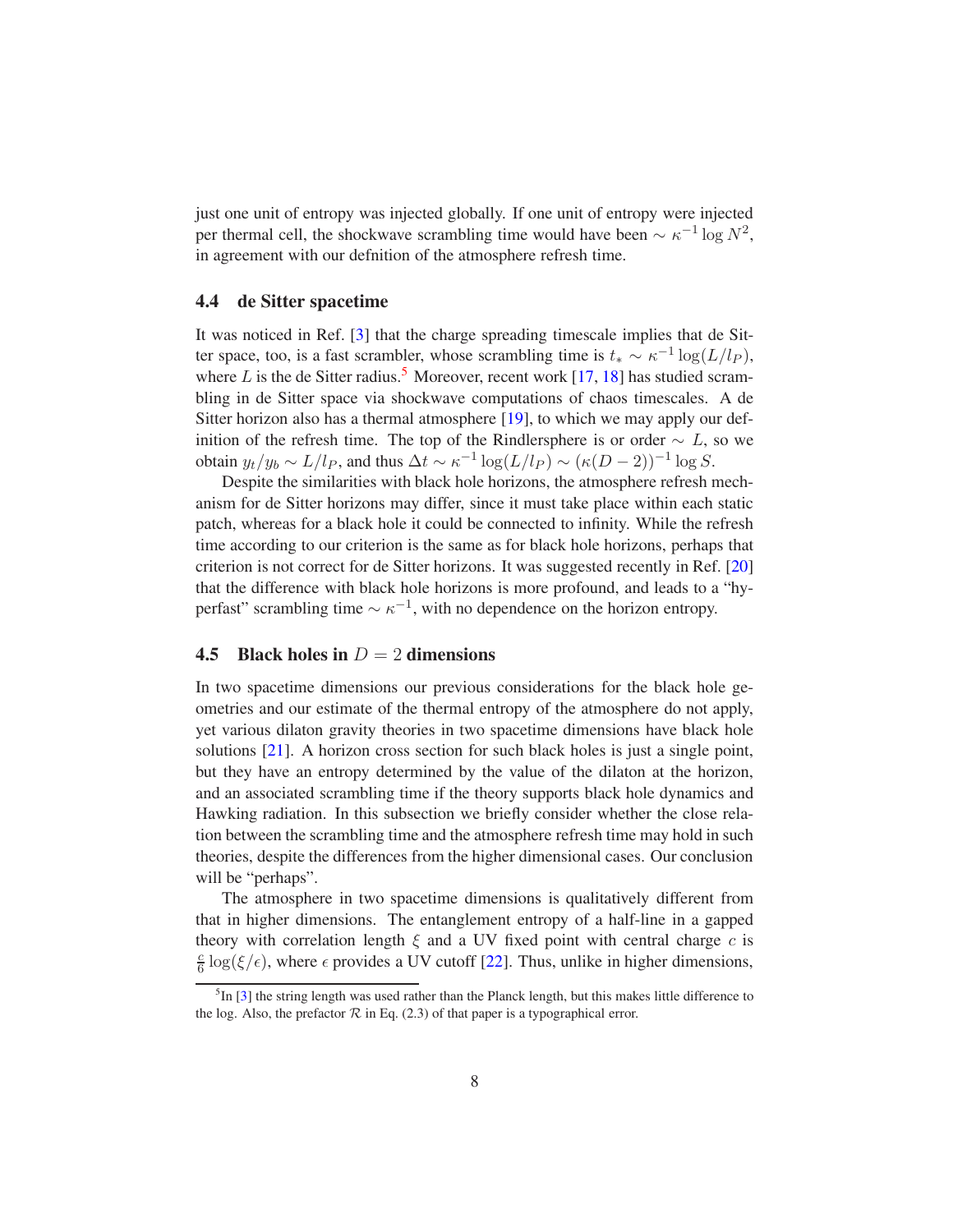the entropy depends on the log of the cutoff rather than a power. Also, if the entangled field is gapless, there is an IR divergence. Our criterion for locating the bottom of the atmosphere by setting the entanglement entropy equal to the black hole entropy thus appears not to be well-justified. If we ignore this and postulate that  $\epsilon$ should be identified with the cutoff  $y_b$  at the bottom of the atmosphere, and if we identify the IR cutoff with the top of the atmosphere  $y_t$ , the entanglement entropy would be  $\frac{c}{6} \log(y_t/y_b)$  $\frac{c}{6} \log(y_t/y_b)$  $\frac{c}{6} \log(y_t/y_b)$ . If this is set equal to the black hole entropy  $S$ , one obtains  $\log(y_t/y_b) = \frac{6}{c}S$ , so the atmosphere refresh time [\(3\)](#page-4-0) becomes  $\Delta t = \frac{6}{c}$  $\frac{6}{c} \kappa^{-1} S$ . This strongly disagrees with the usual scrambling time  $\kappa^{-1}$  log S. However, since this calculation is not well-justified, we do not regard the disagreement as necessarily indicating a failure of the atmosphere refresh time interpretation of scrambling. It may rather indicate that in two dimensions the nature of the atmosphere and its entanglement entropy in an underlying fundamental theory with finite black hole entropy is qualitatively different from that in higher dimensions.

While it is beyond the scope of this paper to attempt to characterize the black hole atmosphere in 2d theories, we shall just note here one possible alternative to the estimate given above, making use of the UV cutoff that is implied by the matrix model dual to two-dimensional string theory [\[23,](#page-11-10) [24,](#page-11-11) [25\]](#page-11-12). According to the analysis of Ref.  $[25]$ , the entropy of an interval of length  $L$  in the emergent linear dilaton vacuum, in a region where the string coupling  $g_s = e^{\Phi}$  is weak, is  $S=\frac{1}{3}$  $\frac{1}{3}$  log(Lexp( $-\Phi_{\text{tw}} - \Phi_1/2 - \Phi_2/2$ )), where  $\Phi$  is the dilaton, which appears in the semiclassical action in combination with the Ricci scalar as  $e^{-2\Phi}R$ , and the string length is set to unity. The subscripts "tw,1,2" label the values at the "tachyon wall" and the two endpoints of the interval, and it is assumed here that the interval is located in a region where  $\Phi_{1,2} < \Phi_w \ll -1$ . This formula indicates that the effective cutoff at the interval endpoint 1 scales with  $\Phi_1$  as  $\epsilon \sim e^{\Phi_1/2}$ , which is exponentially smaller than the string length. If we set  $y_b$  equal to this cutoff,  $y_b \sim e^{\Phi_{\text{hor}}/2}$ , then the refresh time [\(3\)](#page-4-0) becomes  $\Delta t \sim \kappa^{-1}(-\frac{1}{2}\Phi_{\text{hor}} + \log y_t)$ . If black holes existed in the emergent spacetime of the matrix model, their entropy would be determined by the coefficient  $e^{-2\Phi_{\text{hor}}}$  of the Ricci scalar in the action, in which case this refresh time would be  $\kappa^{-1}(\frac{1}{4})$  $\frac{1}{4} \log S_{BH} + \log y_t$ . And if the entropy term were to dominate over the  $y_t$  term, then up to the factor  $\frac{1}{4}$  this would agree with the scrambling time. However, this identification of  $y<sub>b</sub>$  with the cutoff inferred from the matrix model entanglement entropy is admittedly only vaguely motivated. Moreover, that theory does not even support black hole formation [\[26\]](#page-11-13). We are only pointing out that perhaps a UV cutoff set by stringy effects could be essential to the log rather than linear dependence of the refresh time on the black

<span id="page-8-0"></span><sup>&</sup>lt;sup>6</sup>For a near-extremal black hole one would set it equal to the entropy  $S - S_0$  that exceeds the extremal value  $S_0$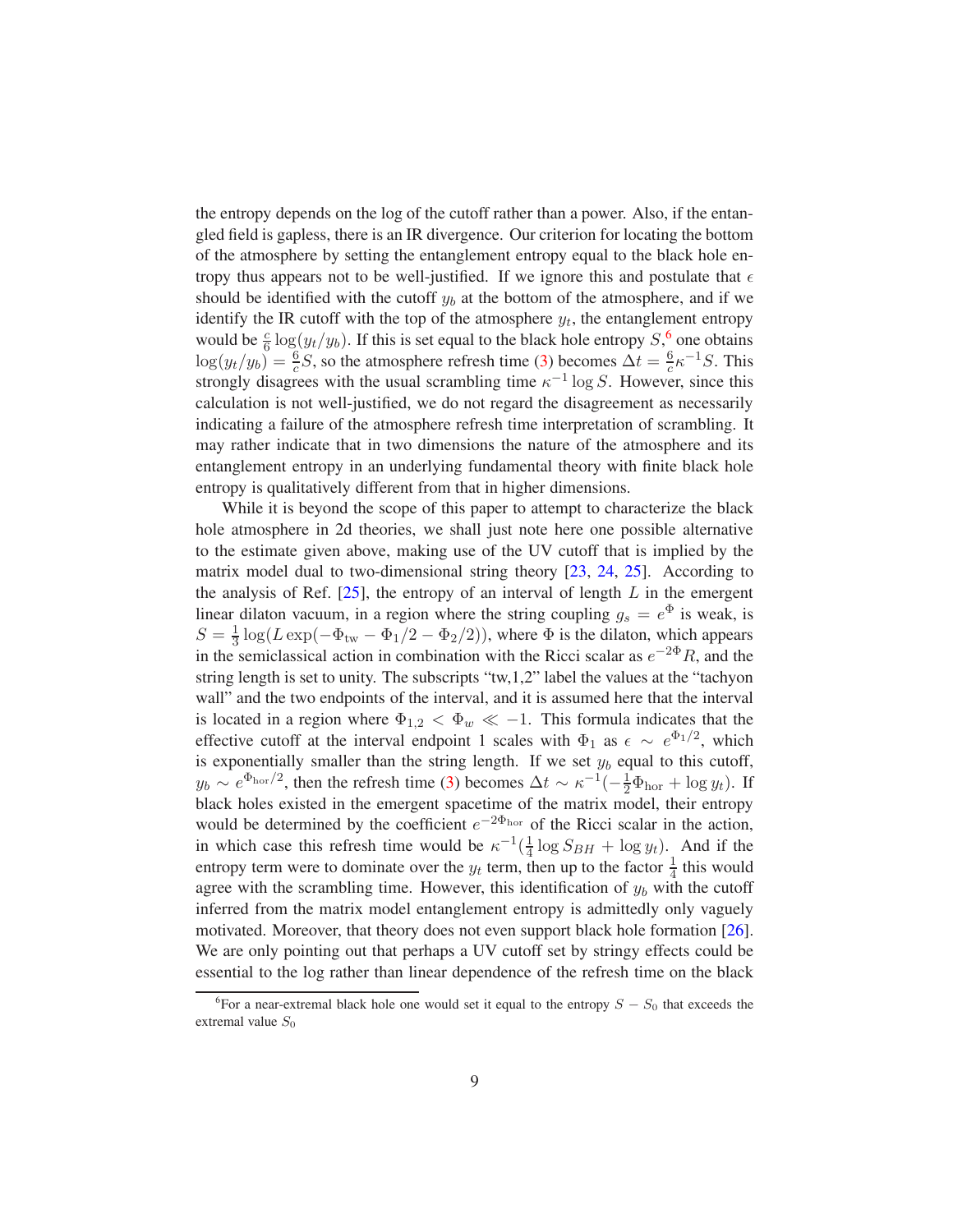hole entropy in two dimensions.

A recently much studied alternative to the matrix model for emergent 2d string theory that does contain black holes is the SYK model, which is dual to JT gravity. In Ref. [\[27\]](#page-12-0) the chaos time scale in the SYK model was studied via the Lyapunov exponent in correlation functions. It was observed there that, although "the bulk theory dual to SYK has a tower of light fields roughly similar to a string spectrum" with string length of order the AdS radius, the contribution of the duals of those fields to the Lyapunov exponent (and hence to the scrambling time) in the SYK model is suppressed relative to the "gravity" contribution for near-extremal black holes. Perhaps the nature of the black hole atmosphere can be understood in this model, allowing its refresh time to be found. Stringy effects would presumably impose the UV cutoff of the atmosphere.

## 5 Conclusion

We have shown that the black hole scrambling time is the same, up to a numerical factor in three or more spacetime dimensions, as our estimate of the time for the thermal atmosphere to be refreshed. We propose that these times agree because the physical scrambling process is part and parcel of the atmosphere refreshment process. The discrepancy of the numerical factor is worrisome, but it may not point to a fundamental flaw in the proposal, since our crude model of the atmosphere and kinematic criterion for its refresh time may just be too crude to accurately capture this factor. We provide some evidence supporting also a relation in two spacetime dimensions between the refresh time and the scrambling time, but the picture is not as clear because the atmosphere is apparently not as localized near the horizon.

The atmosphere refreshment process must be nonlocal, since locally nothing distinguishes the horizon. The picture of atmosphere refreshment thus goes some way toward illuminating why the scrambling is nonlocal in spacetime, and therefore how it can be so fast. We have said nothing, however, that elucidates the dynamics of atmosphere replacement. The origin of the outgoing black hole modes remains as obscure as ever [\[9\]](#page-10-5). We may hope that, by having linked it to scrambling, perhaps some light may be shined on it.

## Acknowledgements

We thank Douglas Stanford and Brian Swingle for helpful discussions. This work was supported in part by the National Science Foundation grants PHY-1708139 and PHY-2012139 at UMD, PHY-1748958 at the KITP, and PHY-1820734 at CUNY. PN acknowledges support from Israel Science Foundation grant 447/17 for the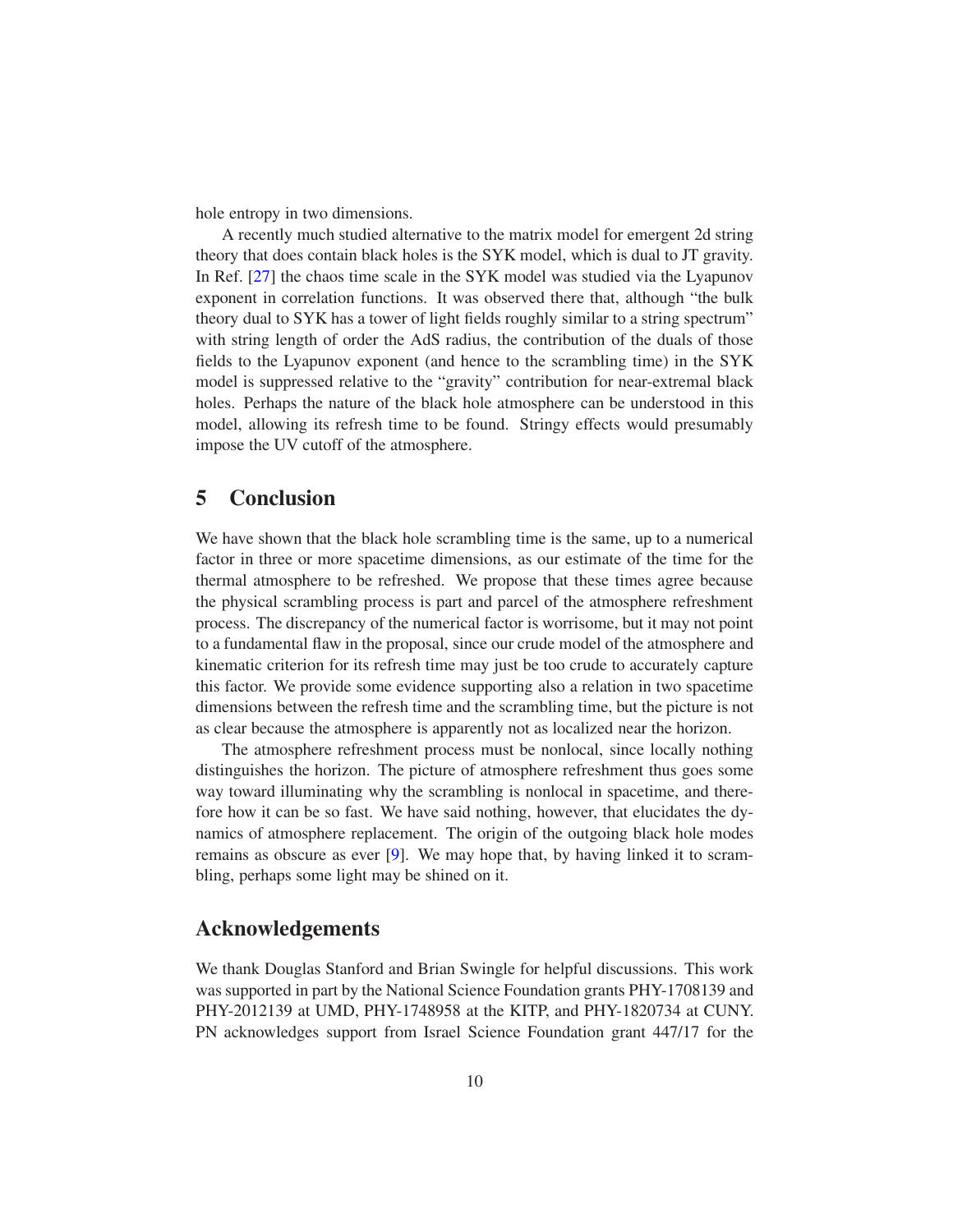Israel portion and from U.S. National Science Foundation grant PHY-1820734 at CUNY for the U.S. portion of the work.

# <span id="page-10-0"></span>**References**

- <span id="page-10-1"></span>[1] P. Hayden and J. Preskill, *Black holes as mirrors: Quantum information in random subsystems*, *JHEP* 09 [\(2007\) 120](https://doi.org/10.1088/1126-6708/2007/09/120) [[0708.4025](https://arxiv.org/abs/0708.4025)].
- <span id="page-10-2"></span>[2] Y. Sekino and L. Susskind, *Fast Scramblers*, *JHEP* 10 [\(2008\) 065](https://doi.org/10.1088/1126-6708/2008/10/065) [[0808.2096](https://arxiv.org/abs/0808.2096)].
- <span id="page-10-3"></span>[3] L. Susskind, *Addendum to fast scramblers*, *arXiv:1101.6048* (2011) .
- <span id="page-10-4"></span>[4] S. H. Shenker and D. Stanford, *Black holes and the butterfly effect*, *JHEP* 03 [\(2014\) 067](https://doi.org/10.1007/JHEP03(2014)067) [[1306.0622](https://arxiv.org/abs/1306.0622)].
- <span id="page-10-6"></span>[5] G. 't Hooft, *On the Quantum Structure of a Black Hole*, *[Nucl. Phys.](https://doi.org/10.1016/0550-3213(85)90418-3)* B256 (1985) 727.
- <span id="page-10-7"></span>[6] J. W. York, Jr., *Dynamical Origin of Black Hole Radiance*, *[Phys. Rev. D](https://doi.org/10.1103/PhysRevD.28.2929)* 28 (1983) 2929.
- <span id="page-10-8"></span>[7] V. P. Frolov and I. Novikov, *Dynamical origin of the entropy of a black hole*, *[Phys. Rev. D](https://doi.org/10.1103/PhysRevD.48.4545)* 48 (1993) 4545 [[gr-qc/9309001](https://arxiv.org/abs/gr-qc/9309001)].
- <span id="page-10-5"></span>[8] T. Jacobson, *Gravitation and vacuum entanglement entropy*, *[Int. J. Mod. Phys. D](https://doi.org/10.1142/S0218271812420060)* 21 (2012) 1242006 [[1204.6349](https://arxiv.org/abs/1204.6349)].
- [9] T. Jacobson, *On the origin of the outgoing black hole modes*, *Phys. Rev.* D53 [\(1996\) 7082](https://doi.org/10.1103/PhysRevD.53.7082) [[hep-th/9601064](https://arxiv.org/abs/hep-th/9601064)].
- <span id="page-10-9"></span>[10] R. D. Sorkin, *1983 paper on entanglement entropy: "On the Entropy of the Vacuum outside a Horizon"*, in *Proceedings, 10th International Conference on General Relativity and Gravitation: Padua, Italy, July 4-9, 1983*, vol. 2, pp. 734–736, 1984, [1402.3589](https://arxiv.org/abs/1402.3589).
- <span id="page-10-11"></span><span id="page-10-10"></span>[11] S. Leichenauer, *Thermal Corrections to Entanglement Entropy from Holography*, *JHEP* 09 [\(2015\) 014](https://doi.org/10.1007/JHEP09(2015)014) [[1502.07348](https://arxiv.org/abs/1502.07348)].
- [12] J. Preskill, P. Schwarz, A. D. Shapere, S. Trivedi and F. Wilczek, *Limitations on the statistical description of black holes*, *[Mod. Phys. Lett. A](https://doi.org/10.1142/S0217732391002773)* 6 (1991) 2353.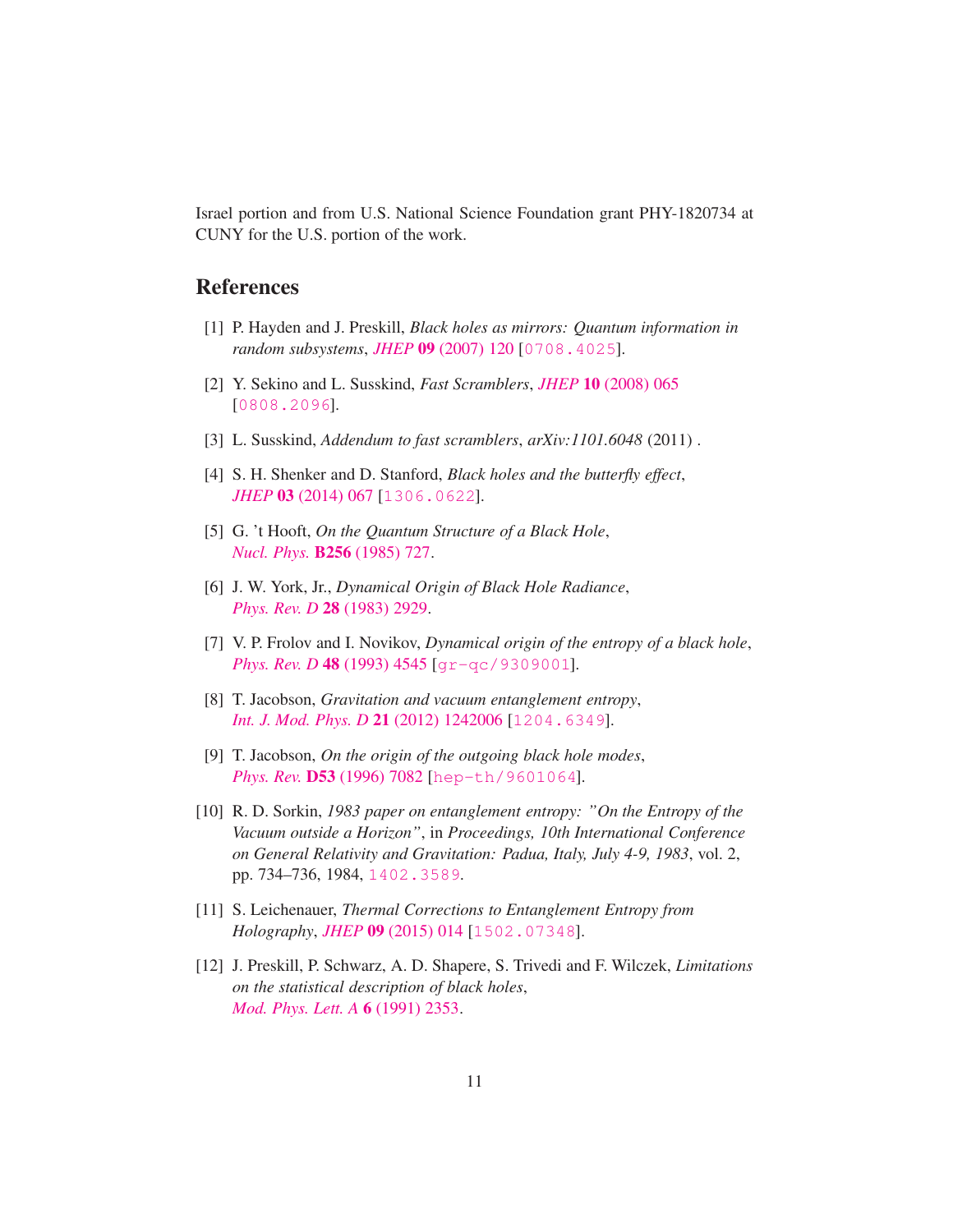- <span id="page-11-1"></span>[13] F. Holdt-Sørensen, D. A. McGady and N. Wintergerst, *Black hole evaporation and semiclassicality at large* D, *Phys. Rev. D* 102 [\(2020\) 026016](https://doi.org/10.1103/PhysRevD.102.026016) [[1908.08083](https://arxiv.org/abs/1908.08083)].
- <span id="page-11-2"></span><span id="page-11-0"></span>[14] S. AL-Jaber, *Planck's spectral distribution law in n dimensions*, *[International Journal of Theoretical Physics](https://doi.org/10.1023/A:1023391424838)* 42 (2003) 111.
- [15] A. R. Brown, H. Gharibyan, A. Streicher, L. Susskind, L. Thorlacius and Y. Zhao, *Falling Toward Charged Black Holes*, *Phys. Rev. D* 98 [\(2018\) 126016](https://doi.org/10.1103/PhysRevD.98.126016) [[1804.04156](https://arxiv.org/abs/1804.04156)].
- <span id="page-11-4"></span><span id="page-11-3"></span>[16] J. M. Maldacena, *The Large N limit of superconformal field theories and supergravity*, *[Adv. Theor. Math. Phys.](https://doi.org/10.1023/A:1026654312961)* 2 (1998) 231 [[hep-th/9711200](https://arxiv.org/abs/hep-th/9711200)].
- <span id="page-11-5"></span>[17] L. Aalsma and G. Shiu, *Chaos and complementarity in de Sitter space*, *JHEP* 05 [\(2020\) 152](https://doi.org/10.1007/JHEP05(2020)152) [[2002.01326](https://arxiv.org/abs/2002.01326)].
- <span id="page-11-6"></span>[18] H. Geng, *Non-local entanglement and fast scrambling in de-Sitter holography*, *Annals Phys.* 426 [\(2021\) 168402](https://doi.org/10.1016/j.aop.2021.168402) [[2005.00021](https://arxiv.org/abs/2005.00021)].
- <span id="page-11-7"></span>[19] G. Gibbons and S. Hawking, *Cosmological Event Horizons, Thermodynamics, and Particle Creation*, *[Phys. Rev. D](https://doi.org/10.1103/PhysRevD.15.2738)* 15 (1977) 2738.
- <span id="page-11-8"></span>[20] L. Susskind, *Entanglement and Chaos in De Sitter Holography: An SYK Example*, [2109.14104](https://arxiv.org/abs/2109.14104).
- <span id="page-11-9"></span>[21] D. Grumiller, W. Kummer and D. V. Vassilevich, *Dilaton gravity in two-dimensions*, *[Phys. Rept.](https://doi.org/10.1016/S0370-1573(02)00267-3)* 369 (2002) 327 [[hep-th/0204253](https://arxiv.org/abs/hep-th/0204253)].
- [22] M. Headrick, *Lectures on entanglement entropy in field theory and holography*, [1907.08126](https://arxiv.org/abs/1907.08126).
- <span id="page-11-10"></span>[23] S. R. Das, *Geometric entropy of nonrelativistic fermions and two-dimensional strings*, *[Phys. Rev. D](https://doi.org/10.1103/PhysRevD.51.6901)* 51 (1995) 6901 [[hep-th/9501090](https://arxiv.org/abs/hep-th/9501090)].
- <span id="page-11-12"></span><span id="page-11-11"></span>[24] S. R. Das, *Degrees of freedom in two-dimensional string theory*, *[Nucl. Phys. B Proc. Suppl.](https://doi.org/10.1016/0920-5632(95)00640-0)* 45BC (1996) 224 [[hep-th/9511214](https://arxiv.org/abs/hep-th/9511214)].
- <span id="page-11-13"></span>[25] S. A. Hartnoll and E. Mazenc, *Entanglement entropy in two dimensional string theory*, *[Phys. Rev. Lett.](https://doi.org/10.1103/PhysRevLett.115.121602)* 115 (2015) 121602 [[1504.07985](https://arxiv.org/abs/1504.07985)].
- [26] J. L. Karczmarek, J. M. Maldacena and A. Strominger, *Black hole non-formation in the matrix model*, *JHEP* 01 [\(2006\) 039](https://doi.org/10.1088/1126-6708/2006/01/039) [[hep-th/0411174](https://arxiv.org/abs/hep-th/0411174)].